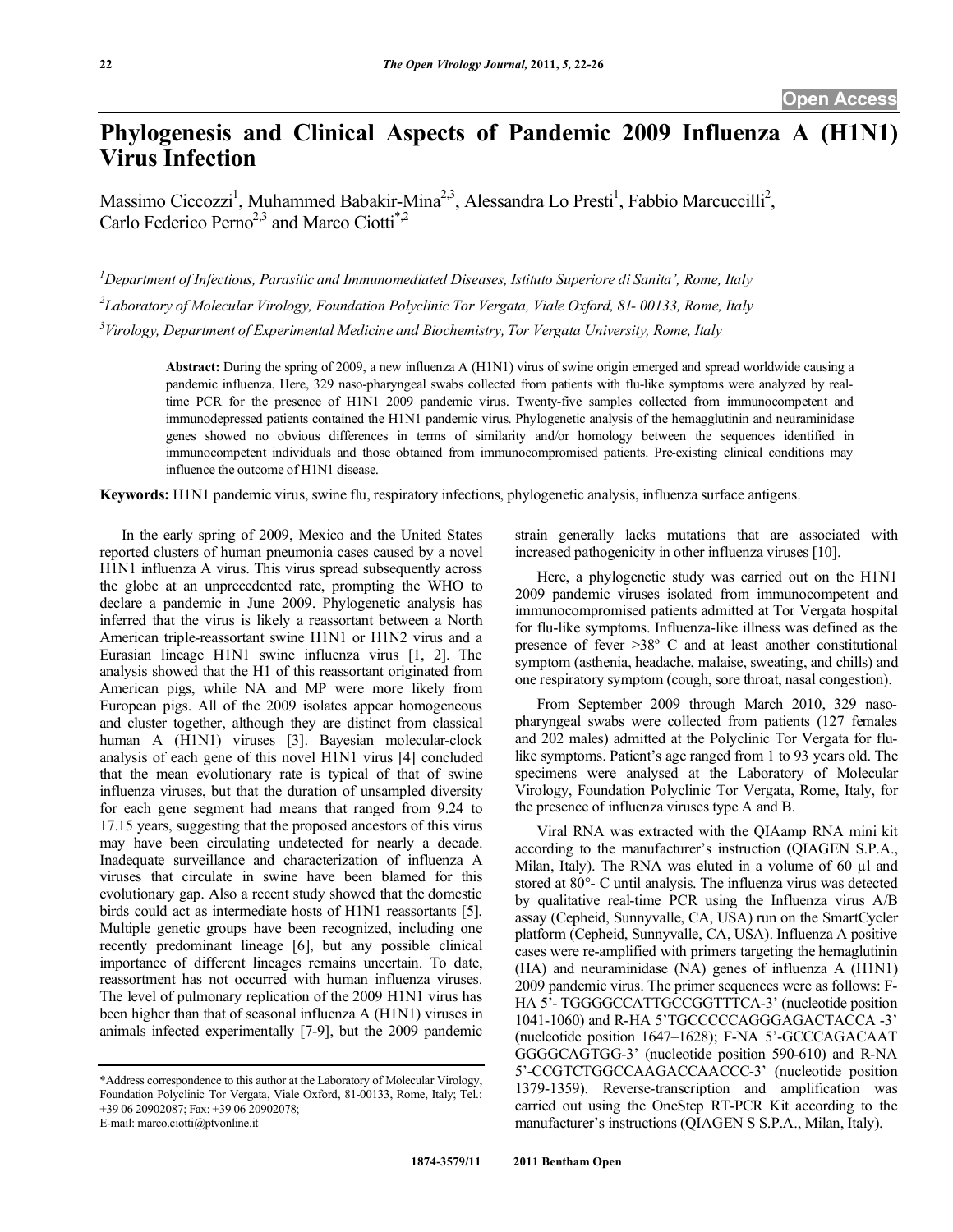The PCR products were analyzed on a 2% agarose gel stained with ethidium bromide and visualized under ultraviolet light. All the necessary precautions were taken to avoid contamination.

 The HA and NA amplified fragments were sequenced using the Genome Lab DTCS Quick Start Kit (Beckman Coulter, Fullerton, CA, USA) and run on a Beckman Coulter CEQ 8000 Genetic Analysis System (Fullerton, CA, USA) after column purification. The obtained sequences were submitted to the Genbank and matched against all deposited sequences (http://www.ncbi.nlm.nih.gov/BLAST).

 An alignment with a set of reference sequences was obtained using CLUSTAL X [11] and manually edited with the Bioedit software [12]. The evolutionary model was chosen as the best-fitting nucleotide substitution model, according to the Hierarchical Likelihood Ratio Test (HLRT) implemented in the Model Test V3.0 software [13]. The statistical robustness and reliability of the branching order within each phylogenetic tree were confirmed by bootstrap analysis using 1000 replicates for the NJ tree and with the Zero Branch Length Test for the Maximum Likelihood (ML) tree. All calculations were

performed with PAUP\*4.0 software [14]. Trees were rooted as mid point root. The accession numbers of the sequences utilized for phylogenetic analysis including those referred to influenza A virus (H1N1) strains identified in our laboratory and labelled A/ROME/PTV1 to 25 are reported in Appendix Table **1**.

 Twenty-five H1N1 2009 pandemic viruses were identified. Of these, six were from immunodepressed patients (five with hematological malignancies and one HIV-1 infected) and nineteen from immunocompetent individuals (Table **1**). A Maximum Likelihood phylogenetic tree was generated for the HA and NA genes (Figs. **1**, **2**). In the HA tree, a main clade was generated where the strains collected from Italian immunodepressed patients and Indian fatal cases [15] (in bold) intermixed with those obtained from immunocompetent Italian patients or Indian recovered cases (regular font). This is clearly shown by the strains A/Pune/NIV10278/2009 and A/Pune/NIV9355/2009 obtained from two fatal cases which cluster with the strain A/Blore/NIV236/2009 isolated from a recovered patient; and outside the main clade, by the strain A/Rome/PTV24/2010 isolated from an immunocompromised patient which clusters with the strain A/Rome/PTV12/2010 and A/Rome/PTV23/2010

| Table 1. |  |  |  | Clinical and Demographic Characteristics of the 25 Italian Patients Infected with the Pandemic H1N1 Influenza Virus |  |
|----------|--|--|--|---------------------------------------------------------------------------------------------------------------------|--|
|----------|--|--|--|---------------------------------------------------------------------------------------------------------------------|--|

| <b>Patient</b> | <b>Isolate</b>    | <b>Age Years/Sex</b> | <b>Isolation Date</b> | <b>Immuno Depression</b> | <b>H1N1</b> Influenza Outcome |  |
|----------------|-------------------|----------------------|-----------------------|--------------------------|-------------------------------|--|
| 1              | A/Rome/PTV1/2010  | 28/F                 | 01/11/2009            | N <sub>o</sub>           | Recovered                     |  |
| $\overline{2}$ | A/Rome/PTV2/2010  | 49/F                 | 01/11/2009            | Yes                      | Recovered                     |  |
| 3              | A/Rome/PTV3/2010  | $8/M$                | 02/11/2009            | N <sub>0</sub>           | Recovered                     |  |
| $\overline{4}$ | A/Rome/PTV4/2010  | 41/M                 | 04/11/2009            | N <sub>o</sub>           | Recovered                     |  |
| 5              | A/Rome/PTV5/2010  | 19/M                 | 04/11/2009            | N <sub>o</sub>           | Recovered                     |  |
| 6              | A/Rome/PTV6/2010  | 57/M                 | 04/11/2009            | N <sub>o</sub>           | Recovered                     |  |
| $\overline{7}$ | A/Rome/PTV7/2010  | 50/M                 | 06/11/2009            | N <sub>0</sub>           | Recovered                     |  |
| 8              | A/Rome/PTV8/2010  | 51/M                 | 07/11/2009            | Yes                      | Recovered                     |  |
| 9              | A/Rome/PTV9/2010  | 62/M                 | 12/11/2009            | Yes                      | Recovered                     |  |
| 10             | A/Rome/PTV10/2010 | 45/F                 | 12/11/2009            | N <sub>0</sub>           | Recovered                     |  |
| 11             | A/Rome/PTV11/2010 | 40/F                 | 13/11/2009            | N <sub>o</sub>           | Recovered                     |  |
| 12             | A/Rome/PTV12/2010 | 55/F                 | 13/11/2009            | N <sub>0</sub>           | Recovered                     |  |
| 13             | A/Rome/PTV13/2010 | 53/M                 | 13/11/2009            | No                       | Recovered                     |  |
| 14             | A/Rome/PTV14/2010 | 17/M                 | 15/11/2009            | N <sub>o</sub>           | Recovered                     |  |
| 15             | A/Rome/PTV15/2010 | 41/M                 | 18/11/2009            | N <sub>0</sub>           | Recovered                     |  |
| 16             | A/Rome/PTV16/2010 | 75/F                 | 18/11/2009            | No                       | Recovered                     |  |
| 17             | A/Rome/PTV17/2010 | 27/F                 | 20/11/2009            | No                       | Recovered                     |  |
| 18             | A/Rome/PTV18/2010 | 12/M                 | 23/11/2009            | Yes                      | Recovered                     |  |
| 19             | A/Rome/PTV19/2010 | 23/M                 | 23/11/2009            | No                       | Recovered                     |  |
| 20             | A/Rome/PTV20/2010 | 27/F                 | 24/11/2009            | Yes                      | Recovered                     |  |
| 21             | A/Rome/PTV21/2010 | 37/M                 | 24/11/2009            | N <sub>0</sub>           | Recovered                     |  |
| 22             | A/Rome/PTV22/2010 | 19/M                 | 24/11/2009            | N <sub>o</sub>           | Recovered                     |  |
| 23             | A/Rome/PTV23/2010 | 51/M                 | 25/11/2009            | N <sub>o</sub>           | Recovered                     |  |
| 24             | A/Rome/PTV24/2010 | 52/F                 | 25/11/2009            | Yes                      | Recovered                     |  |
| 25             | A/Rome/PTV25/2010 | 30.6/F               | 31/12/2009            | No                       | Recovered                     |  |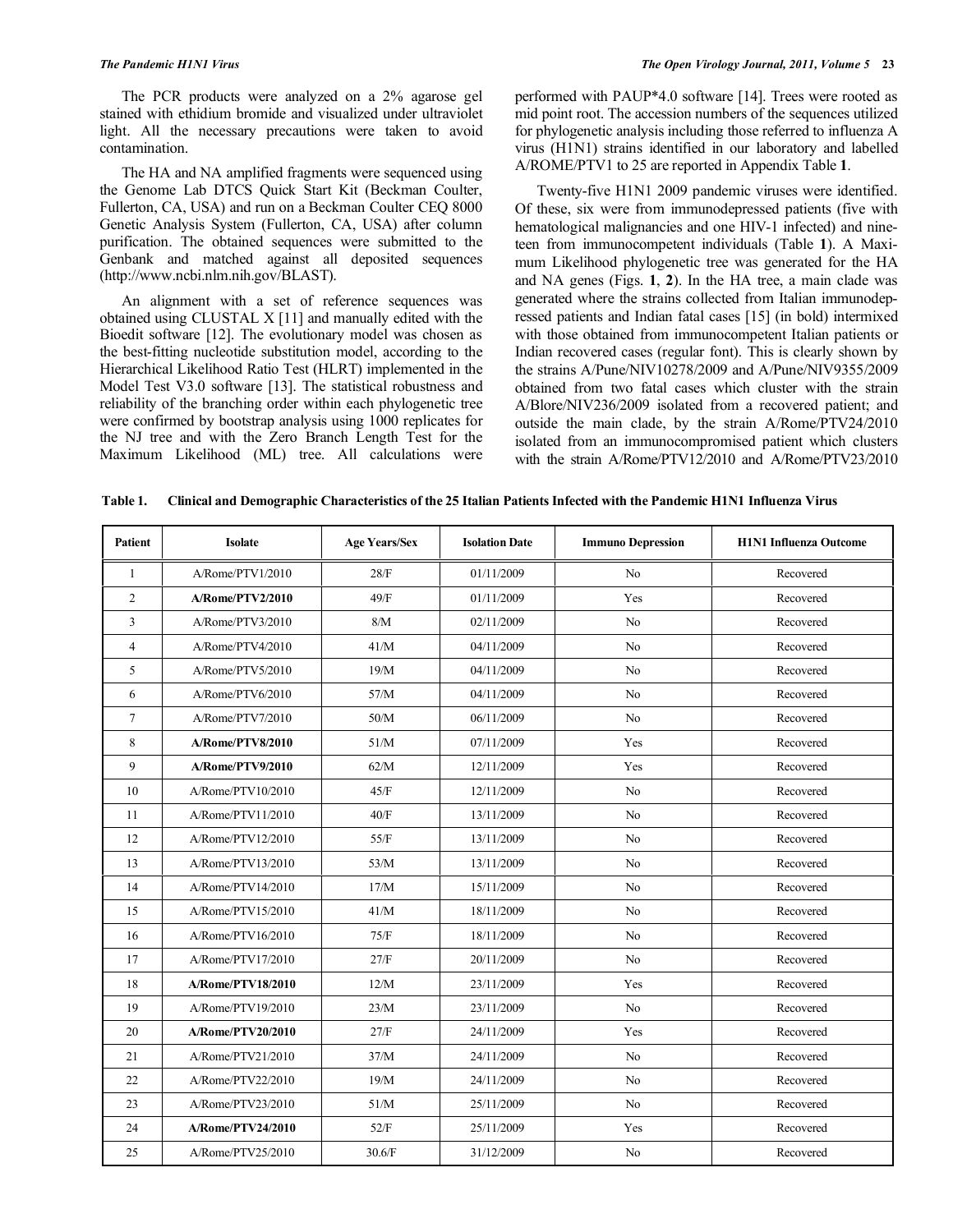

**Fig. (1).** Maximun likelihood phylogenetic analysis of H1N1 HA sequences. The data set included sequences isolated from patients admitted at Tor Vergata hospital. The tree was rooted by using the midpoint rooting method. Branch lengths were estimated with the best fitting nucleotide substitution model (HKY+I+G) according to a hierarchical likelihood ratio test, and were drawn to scale with the bar at the bottom indicating 0.0090 nucleotide substitutions per site. One asterisk (\*) along a branch represents significant statistical support for the clade subtending that branch  $(p<0.001$  in the zero-branch-length test and bootstrap support  $>75\%$ ). The strains isolated from severe cases are in bold.

| A/Pune/NIV6447/2009<br>A/Pune/NIV8489/2009 |                  |
|--------------------------------------------|------------------|
| A/Regensburg/Germany/01/2009               |                  |
| A/California/04/2009                       |                  |
| A/California/05/2009                       |                  |
| A/Istanbul/30/2009                         |                  |
| - A/Pune/NIV10604/2009                     |                  |
| A/Pune/NIV6196/2009                        |                  |
| -A/Blore/NIV236/2009                       |                  |
| A/Blore/NIV310/2009                        |                  |
| -A/Hyd/NIV51/2009                          |                  |
| A/Rome/PTV1/2010                           |                  |
| A/Rome/PTV2/2010                           |                  |
| A/Rome/PTV3/2010                           |                  |
| A/Rome/PTV4/2010                           |                  |
| A/Rome/PTV5/2010                           |                  |
| A/Rome/PTV6/2010                           |                  |
| A/Rome/PTV7/2010                           |                  |
| A/Rome/PTV10/2010                          |                  |
| A/Rome/PTV11/2010                          |                  |
| A/Rome/PTV12/2010                          |                  |
| A/Rome/PTV13/2010                          |                  |
| A/Rome/PTV14/2010                          |                  |
| A/Rome/PTV15/2010                          |                  |
| -A/Rome/PTV16/2010                         |                  |
| A/Rome/PTV17/2010                          |                  |
| A/Rome/PTV18/2010                          |                  |
| A/Rome/PTV19/2010                          |                  |
| A/Rome/PTV20/2010                          |                  |
| A/Rome/PTV21/2010                          |                  |
| A/Rome/PTV22/2010                          |                  |
| A/Rome/PTV23/2010                          |                  |
| A/Rome/PTV24/2010                          |                  |
| A/Rome/PTV25/2010                          |                  |
| $\star$<br>A/Rome/PTV8/2010                |                  |
|                                            | A/Rome/PTV9/2010 |

## $0.04$

**Fig. (2).** Maximun likelihood phylogenetic analysis of H1N1 NA sequences. The data set included sequences isolated from patients admitted at Tor Vergata hospital. The tree was rooted by using the midpoint rooting method. Branch lengths were estimated with the best fitting nucleotide substitution model (HKY+I+G) according to a hierarchical likelihood ratio test, and were drawn to scale with the bar at the bottom indicating 0.04 nucleotide substitutions per site. One asterisk (\*) along a branch represents significant statistical support for the clade subtending that branch  $(p<0.001$  in the zero-branch-length test and bootstrap support  $\geq 75\%$ ). The strains isolated from severe cases are in bold.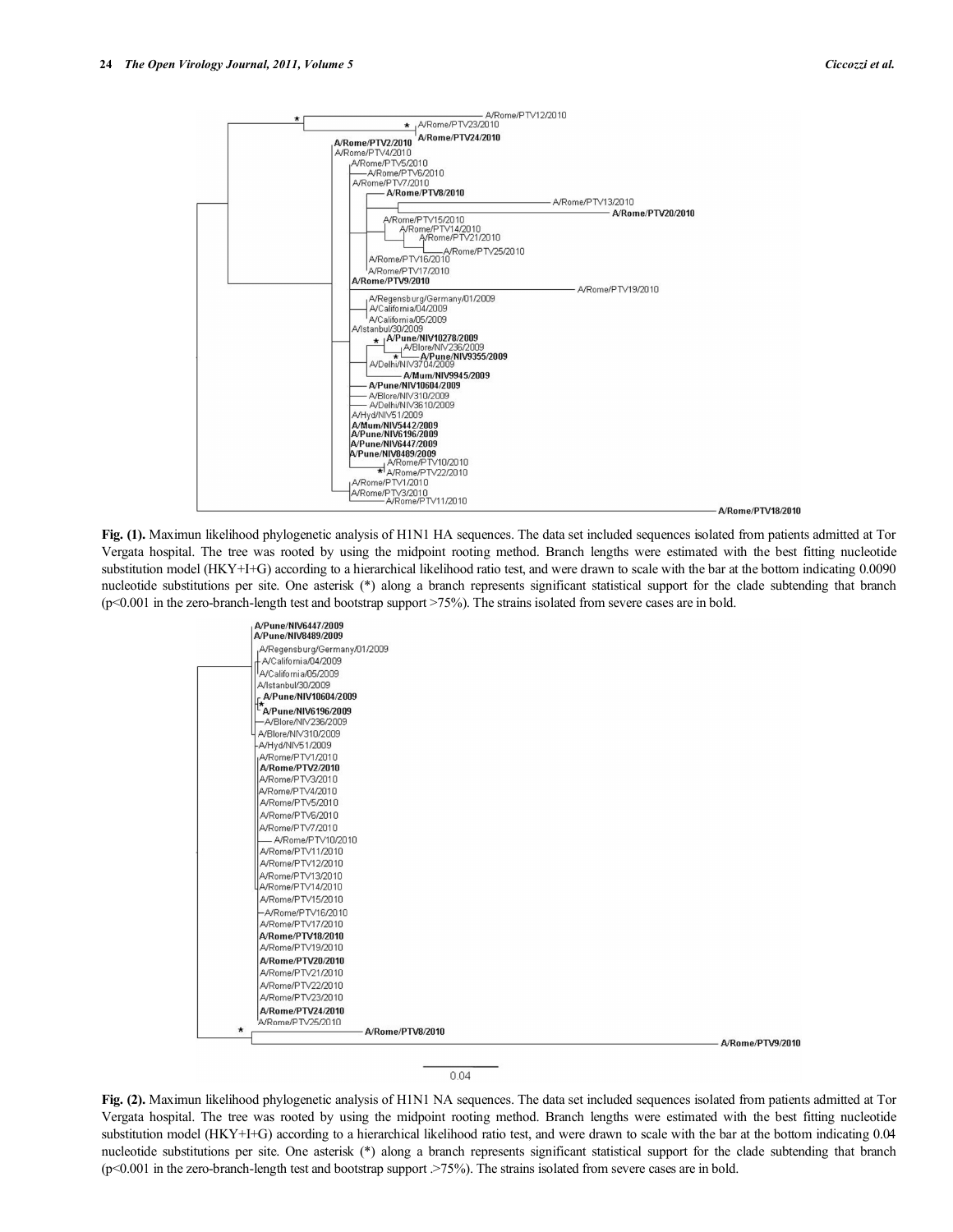obtained from immunocompetent individuals. Both clusters are statistically supported. A similar picture was observed with the NA tree (Fig. **2**). Even in this case the viral strains from immunocompromised or death patients intermixed with those isolated from immucompetent patients with the exception of two small clusters (A/Pune/NIV10604/2009, A/Pune/NIV6196/ 2009 and A/Rome/PTV8/2010, A/Rome/PTV9/2010) which were collected from two fatal cases and immunocompromised patients, respectively.

 The results of this study indicate no obvious differences in viral sequences between the H1N1 pandemic viruses isolated from immunocompetent individuals and those identified in recovered immunocompromised patients and/or fatal cases. We can exclude that the lack of sequence variations observed in Italian immunocompetent and immunocompromised patients was due to contamination of virus sequences since the samples and sequencing were handled appropriately using separate rooms and including controls in each run as also shown by the phylogenetic trees.

 Indeed, mutations that have been linked to fatal cases have also been detected in recovered cases [15, 16]; therefore their role in viral pathogenesis remains unclear. Preexisting specific severe clinical conditions may play an important role in determining the outcome of H1N1disease [17].

## **APPENDIX**

**Table A1. H1N1 2009 Pandemic Virus Sequences Used in this Study** 

| <b>Virus Strain</b>          | <b>Accession no HA</b> | <b>Accession no NA</b> | Age/Sex         | <b>Influenza Outcome</b> | Country    | <b>Collection Date</b> |
|------------------------------|------------------------|------------------------|-----------------|--------------------------|------------|------------------------|
| A/California/04/2009         | GO280797               | FJ969517               | 10/M            | recovered                | California | 01/04/2009             |
| A/California/05/2009         | FJ966952               | FJ966956               | 9/F             | recovered                | California | 30/03/2009             |
| A/Regensburg/Germany/01/2009 | FJ974021               | FJ984953               | 37/M            | recovered                | Germany    | 27/04/2009             |
| A/Istanbul/30/2009           | GQ200598               | GQ200599               | 26/M            | recovered                | Turkey     | 14/05/2009             |
| A/Pune/NIV10278/2009         | GU292344               | N                      | 6/M             | Death                    | India      | Sep-2009               |
| A/Pune/NIV10604/2009         | GU292345               | HM241726               | 3/F             | Death                    | India      | Sep-2009               |
| A/Blore/NIV236/2009          | GU292346               | GU292381               | 2.5/M           | Recovered                | India      | 26/06/2009             |
| A/Blore/NIV310/2009          | GU292347               | GU292382               | 9/F             | Recovered                | India      | 01/07/2009             |
| A/Delhi/NIV3610/2009         | GU292348               | $N^*$                  | 12/M            | Recovered                | India      | 13/08/2009             |
| A/Delhi/NIV3704/2009         | GU292349               | N                      | 13/M            | Recovered                | India      | 08/09/2009             |
| A/Hyd/NIV51/2009             | GU292350               | GU292383               | 23/M            | Recovered                | India      | 13/05/2009             |
| A/Mum/NIV5442/2009           | GU292351               | N                      | $2$ months/ $F$ | Death                    | India      | 16/08/2009             |
| A/Pune/NIV6196/2009          | GU292352               | GU292384               | 17/M            | Death                    | India      | 16/08/2009             |
| A/Pune/NIV6447/2009          | GU292353               | GU292385               | 22/F            | Death                    | India      | 17/08/2009             |
| A/Pune/NIV8489/2009          | GU292354               | GU292386               | 42/F            | Death                    | India      | 22/08/2009             |
| A/Pune/NIV9355/2009          | GU292355               | N                      | 20/M            | Death                    | India      | 29/08/2009             |
| A/Mum/NIV9945/2009           | GU292356               | N                      | N/M             | Death                    | India      | 3/09/2009              |
| A/Rome/PTV1/2009             | HM625622               | HM625647               | 28/F            | recovered                | Italy      | 01/11/2009             |
| A/Rome/PTV2/2009             | HM625623               | HM625648               | 49/F            | recovered                | Italy      | 01/11/2009             |
| A/Rome/PTV3/2009             | HM625624               | HM625649               | $8/M$           | recovered                | Italy      | 02/11/2009             |
| A/Rome/PTV4/2009             | HM625625               | HM625650               | 41/M            | recovered                | Italy      | 04/11/2009             |
| A/Rome/PTV5/2009             | HM625626               | HM625651               | 19/M            | recovered                | Italy      | 04/11/2009             |
| A/Rome/PTV6/2009             | HM625627               | HM625652               | 57/M            | recovered                | Italy      | 04/11/2009             |
| A/Rome/PTV7/2009             | HM625628               | HM625653               | 50/M            | recovered                | Italy      | 06/11/2009             |
| A/Rome/PTV8/2009             | HM625629               | HM625654               | 51/M            | recovered                | Italy      | 07/11/2009             |
| A/Rome/PTV9/2009             | HM625630               | HM625656               | 62/M            | recovered                | Italy      | 12/11/2009             |
| A/Rome/PTV10/2009            | HM625631               | HM625655               | 45/F            | recovered                | Italy      | 12/11/2009             |
| A/Rome/PTV11/2009            | HM625632               | HM625657               | 40/F            | recovered                | Italy      | 13/11/2009             |
| A/Rome/PTV12/2009            | HM625633               | HM625658               | 55/F            | recovered                | Italy      | 13/11/2009             |
| A/Rome/PTV13/2009            | HM625634               | HM625659               | 53/M            | recovered                | Italy      | 13/11/2009             |
| A/Rome/PTV14/2009            | HM625635               | HM625660               | 17/M            | recovered                | Italy      | 15/11/2009             |
| A/Rome/PTV15/2009            | HM625636               | HM625661               | 41/M            | recovered                | Italy      | 18/11/2009             |
| A/Rome/PTV16/2009            | HM625637               | HM625662               | 75/F            | recovered                | Italy      | 18/11/2009             |
| A/Rome/PTV17/2009            | HM625638               | HM625663               | 27/F            | recovered                | Italy      | 20/11/2009             |
| A/Rome/PTV18/2009            | HM625639               | HM625664               | 12/M            | recovered                | Italy      | 23/11/2009             |
| A/Rome/PTV19/2009            | HM625640               | HM625665               | 23/M            | recovered                | Italy      | 23/11/2009             |
| A/Rome/PTV20/2009            | HM625641               | HM625666               | 27/F            | recovered                | Italy      | 24/11/2009             |
| A/Rome/PTV21/2009            | HM625642               | HM625667               | 37/M            | recovered                | Italy      | 24/11/2009             |
| A/Rome/PTV22/2009            | HM625643               | HM625668               | 19/M            | recovered                | Italy      | 24/11/2009             |
| A/Rome/PTV23/2009            | HM625644               | HM625669               | 51/M            | recovered                | Italy      | 25/11/2009             |
| A/Rome/PTV24/2009            | HM625645               | HM625670               | 52/F            | recovered                | Italy      | 25/11/2009             |
| A/Rome/PTV25/2009            | HM625646               | HM625671               | 30.6/F          | recovered                | Italy      | 19/01/2010             |

\*N = data not available.